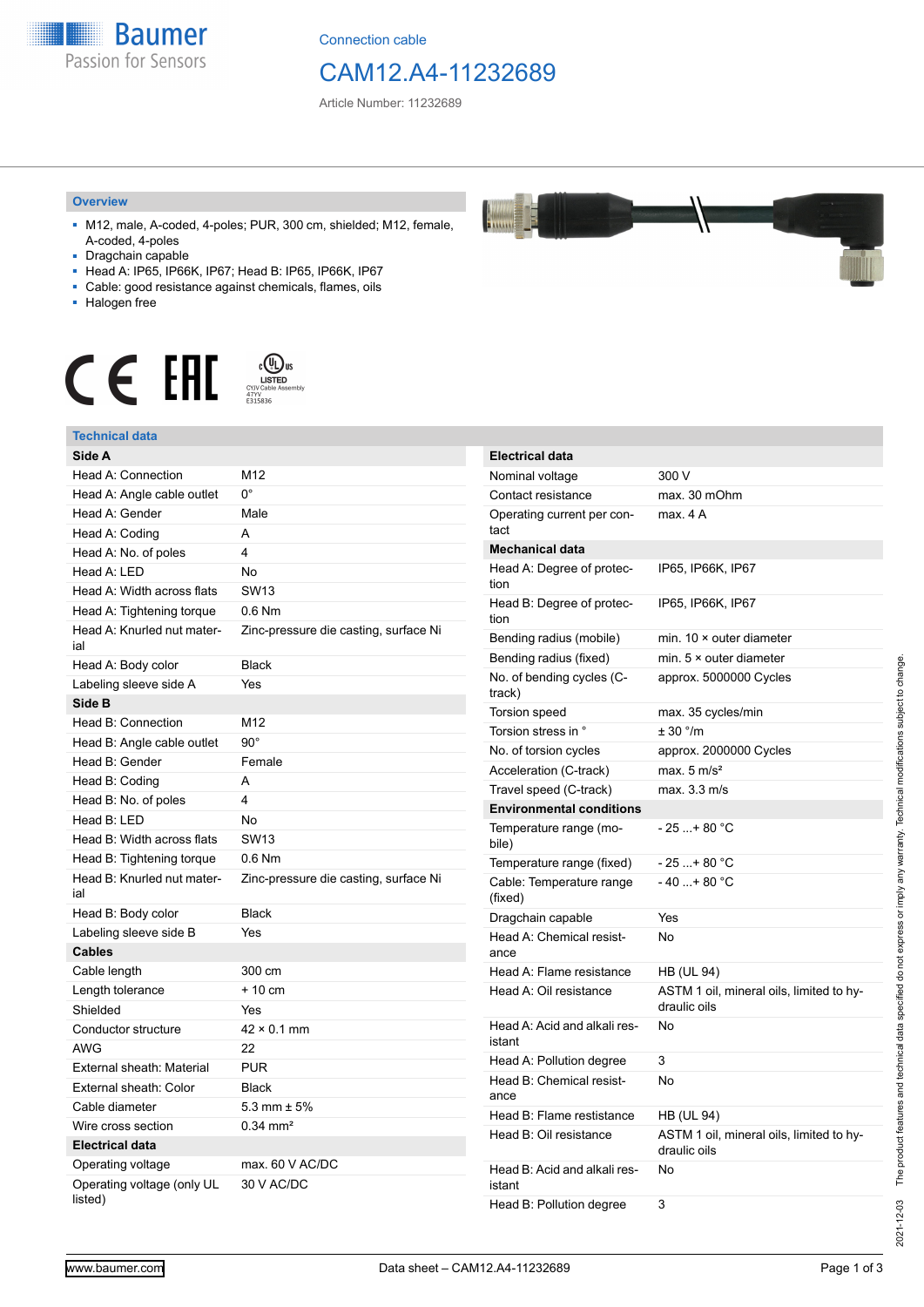

Connection cable

## CAM12.A4-11232689

Article Number: 11232689

#### **Technical data**

**Technical drawing**

**Side A**

#### **Environmental conditions**

Cable: Chemical resistance Good (DIN EN 60811-404)

Cable: Flame resistance Conform UL 1581 §1090 (H); CSA FT2; IEC 60332-2-2

#### **Environmental conditions**

Cable: Silicone-free Yes

Cable: Oil resistance Good (DIN EN 60811-404)

### **Side B**

**Coding**

#### **Technical drawing**





#### **Coding**